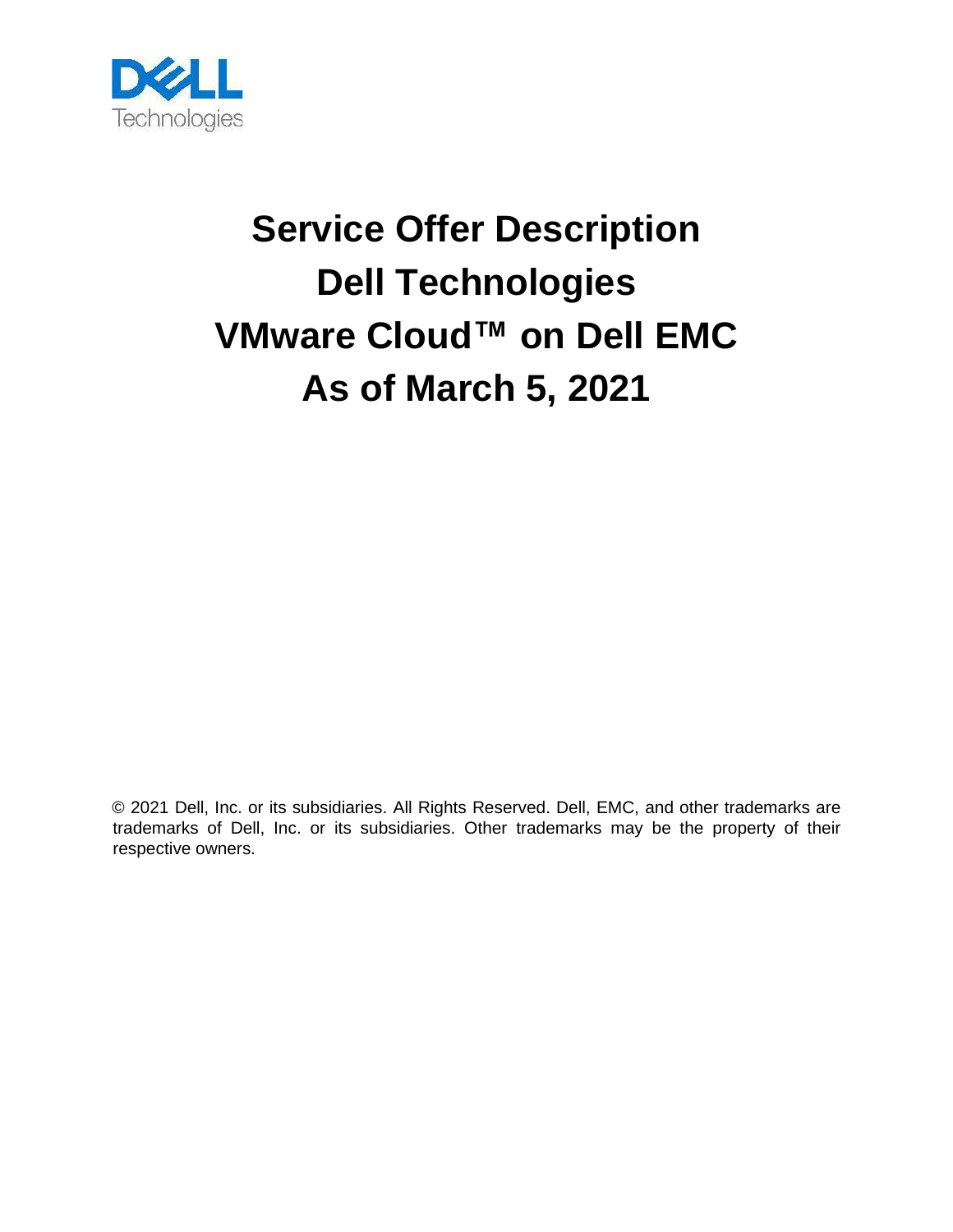

Dell's sale of VMware Cloud on Dell EMC ("Service Offering") is comprised of the Dell services from Dell defined below in Part A ("Dell Services") and VMware services from VMware defined below in Part B ("VMware Services"). The Service Offering is subject to this Service Offering Description, the Dell Cloud Purchase Terms located at: [https://i.dell.com/sites/csdocuments/Legal\\_Docs/en/us/cloud-purchase-terms.pdf](https://i.dell.com/sites/csdocuments/Legal_Docs/en/us/cloud-purchase-terms.pdf) ("Dell Terms") for the Dell Services, and the VMware terms described in Part B, Section 3 below ("VMware Terms") for the VMware Services. Dell passes the VMware Terms directly on to Customer. Collectively the Dell Terms and the VMware Terms are referred to as the "Terms".

The Service Offering will be provided to Customer by Dell Marketing, L.P. directly or through its supplier, VMware, Inc., or if outside the United States, the appropriate Dell Marketing, L.P. affiliate and VMware, Inc. affiliate used to deliver the Service Offering to Customer. By purchasing the Service Offering, Customer hereby agrees to be bound solely by the provisions set forth in the Terms and this Service Offering Description which constitute the entire agreement between the parties and supersede all previous agreements. The Dell entity providing the Dell Services will be referred to as the "Dell Service Provider". The VMware entity providing the VMware Services will be referred to as the "VMware Service Provider".

### **Part A - Dell Service Terms**

- **1. Definitions.** For purposes of the Dell Services, the definitions below shall apply. Other capitalized terms shall be given the meaning as set forth in the Dell Terms or in the context within which they are used.
	- "Activation Date" means the Service Offering is available for Customer to use the Service Offering Hardware.
	- "Dell Services" means the deployment, break/fix support, decommissioning, and other services as further described in Part A of this Service Offering Description that are provided by a Dell Service Provider.
	- "Order" means, for purposes of this Service Offering Description, Customer's purchase of the Service Offering from Service Provider pursuant to a Dell Service Provider quote or other purchasing mechanism.
	- "Service Location(s)" means the street address location(s) that Customer specified when ordering the Service Offering from Dell Service Provider.
	- "Service Offering Hardware" means the Dell Service Provider equipment and embedded software (e.g., firmware, bios and Dell applications) that is installed at a Service Location and supports Customer's use of the Service Offering.
- **2. Technical Documentation and Training.** Documents regarding the Service Offering are available at [www.dellemc.com/cloud.](http://www.dellemc.com/cloud) Technical documentation is provided to the extent,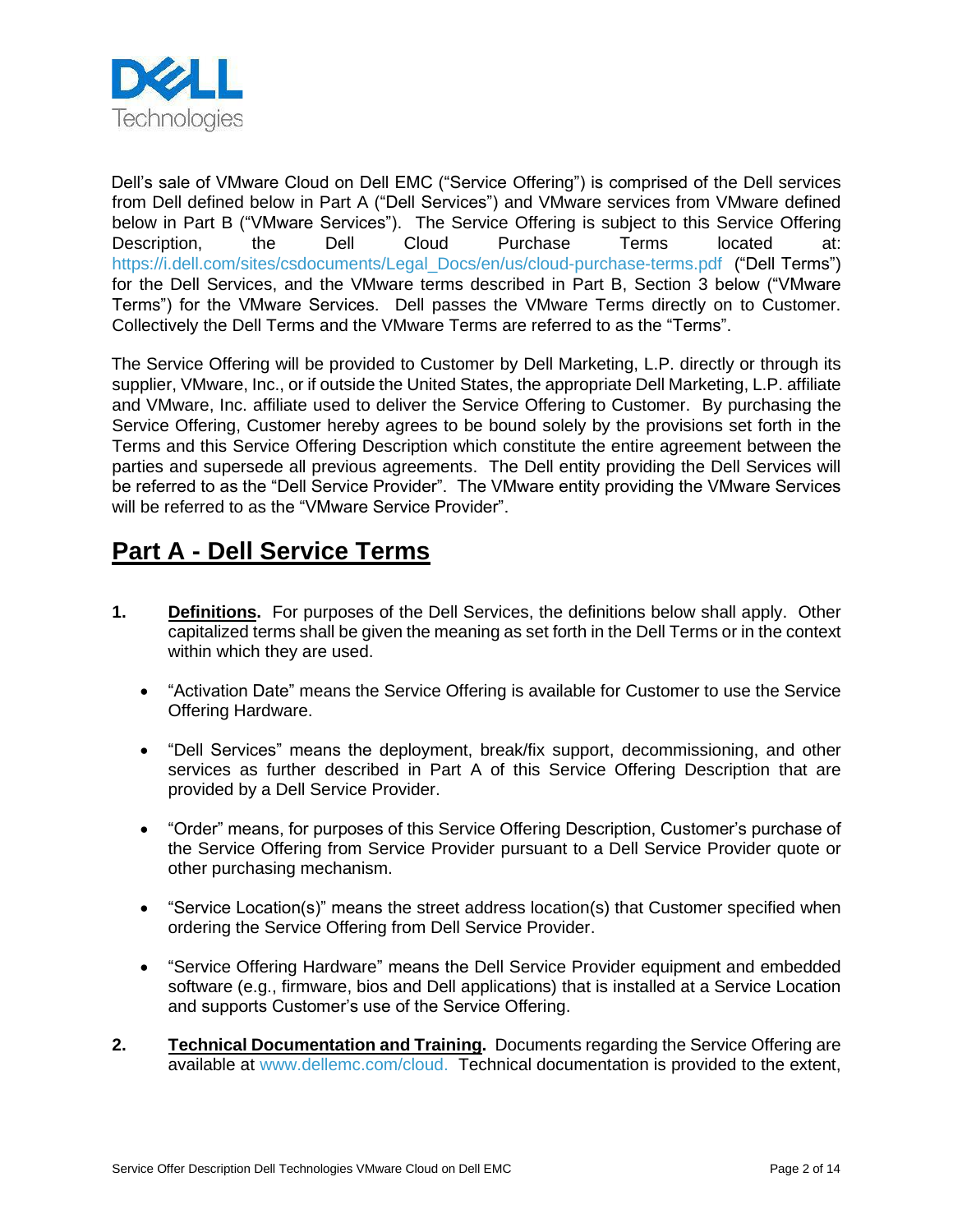

and in such form and quantity, as is reasonably necessary to support Customer's internal use of the Service Offering.

#### **3. Usage Data.**

#### **3.1 Privacy.**

Dell Service Provider and its group of companies may collect, use and share information, including limited personal information from Dell Service Provider customers in connection with the deployment of this Service Offering. Dell Service Provider will collect limited personal data when Customer utilizes the Service Offering and provides Dell Service Provider with details such as name, contact details and company name and location. For more information on how Dell Service Provider uses personal information, including how to exercise data subject rights, please refer to the Dell Privacy Statement which is available online at [https://www.dell.com/learn/us/en/uscorp1/policies-privacy-country-specific-privacy-policy.](https://www.dell.com/learn/us/en/uscorp1/policies-privacy-country-specific-privacy-policy)

#### **3.2 Telemetry Collector.**

The Service Offering includes a telemetry collector ("Collector") which gathers system information related to the hardware, such as diagnostics, configurations, usage characteristics, performance, and deployment location (collectively, "System Data"), and it manages the remote access and the exchange of the System Data with Dell Inc. or its applicable affiliates and service providers (together, "Dell"). This Collector is Dell Confidential Information and Customer may not provide or share it with others. Other than enabling the Collector to run, Customer does not have a license to use it.

The Service Offering will not be deployed at locations in which the Collector is prohibited from operating by law or company policy (so-called "dark sites"). Customer acknowledges that none of the Service Locations provided to Dell Service Provider are dark site and consents to Dell's connection to and remote access of the Service Offering Hardware containing the Collector and acknowledges that Dell will use the System Data transmitted to Dell via the Collector as follows ("Permitted Purposes"):

- remotely access the Service Offering and Collector to install, maintain, monitor, remotely support, receive alerts and notifications from, and change certain internal system parameters of the Service Offering and the Customer's environment, in fulfillment of applicable warranty and support obligations;
- provide Customer with visibility to its actual usage and consumption patterns of the Service Offering;
- utilize the System Data in connection with predictive analytics and usage intelligence to consult with and assist Customer, directly or through a reseller, to optimize Customer's future planning activities and requirements; and
- "anonymize" (i.e., remove any reference to a specific customer or individual) and aggregate System Data with that from products of other customers and use such data to develop and improve products.

Customer may not disable the Collector at any time. If Customer disables the Collector, all the above activities will stop. Customer acknowledges that disabling the Collector will limit Dell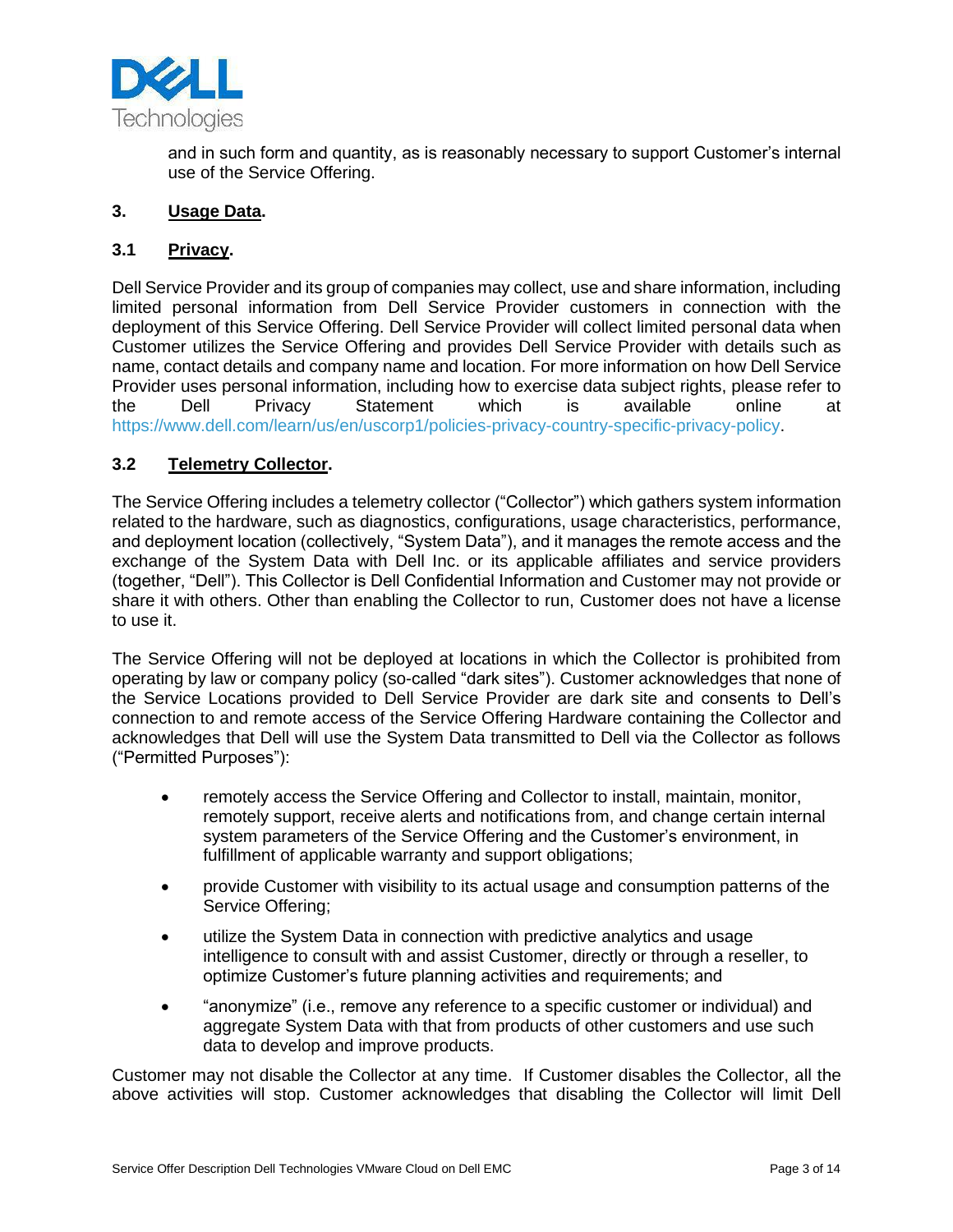

Service Provider's ability and obligations (if any) to support the Service Offering.

The Collector does not enable Dell or their service personnel to access, view, process, copy, modify, or handle Customer's business data stored on or in the Service Offering. System Data does not include personally identifiable data relating to any individuals.

#### **4. Service Operations.**

#### **4.1 Deploying the Service Offering at Service Location.**

Dell Service Provider will deploy the Service Offering at each Service Location. If the Service Location is a  $3<sup>rd</sup>$  party co-location facility, Customer must notify the  $3<sup>rd</sup>$  party that Dell Service Provider in writing with a copy to Dell Service Provider that Dell Service Provider is authorized to access the 3<sup>rd</sup> party facility to conduct the activities stated in the Dell Terms.

Customer must allow Dell Service Provider's authorized technician access to the Service Location in a timely manner for the following deployment-related activities:

- (1) Initial site survey. Initial site survey information is collected through the ordering process. Dell Service Provider will contact Customer to verify the information and will work with Customer to complete the configuration workbook. Customer acknowledges that delays in providing information for the site survey or the configuration workbook may cause delays in the completion of subsequent Service Offering activities by Dell Service Provider.
- (2) Installation of the Service Offering Hardware and activation of Service Offering. When Customer receives the Service Offering Hardware at its premises, Customer must not open or disturb the package containing the Service Offering Hardware, and must keep the package in a safe location at Customer's premises until Dell Service Provider's authorized technician arrives to unbox the Service Offering Hardware, set it up, establish the configuration, and power it on.

Any delays or restrictions in providing access to the Service Location and/or VPN (as defined in Section 4.7.1 below) will affect the Dell Service Provider required on-site activities. Customer will provide adequate floor space (and ensure buffer space is available for additional equipment installation, if necessary), power, and cooling as required by Dell Service Provider.

#### **4.2 Support Terms.**

VMware Service Provider is the single point of contact for all Service Offering support requests. If the Dell products require service, then Customer must contact VMware, and VMware will contact Dell. See Part 2 below for further information.

#### **4.3 Restriction on Moving or Modifying Service Offering Hardware.**

Customer may not move the Service Offering Hardware from the Service Location unless agreed by Dell Service Provider.

The Service Offering Hardware is a closed system, for use solely with the Service Offering.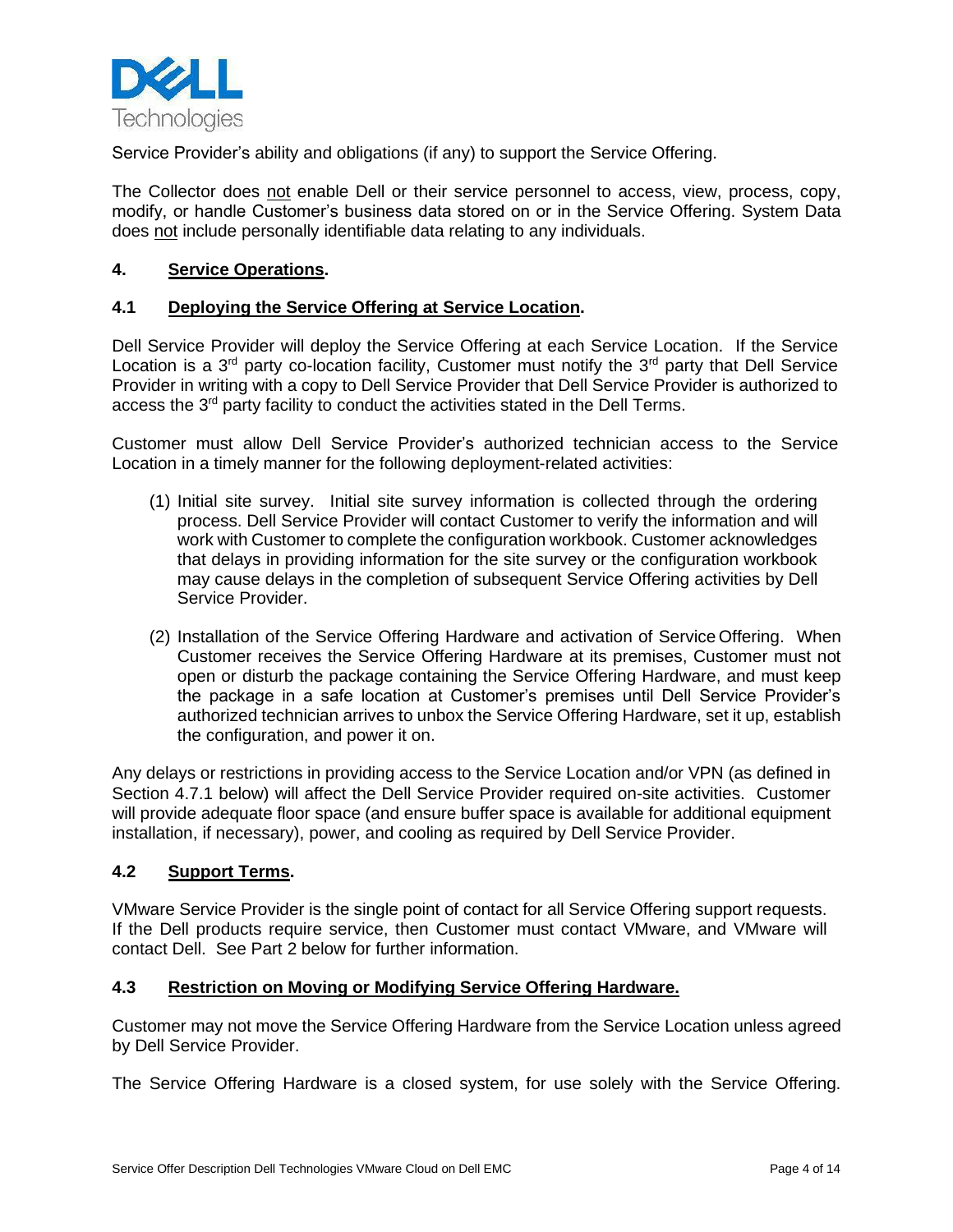

Customer is not allowed to access the components, add/remove/disable components, or modify the Service Offering Hardware except as expressly permitted by Dell Service Provider.

If Customer modifies the Service Offering Hardware, except as expressly permitted by Dell Service Provider, it may result in relieving Dell Service Provider of support obligations, and Dell Service Provider may choose to discontinue or suspend the Service Offering at the compromised location, and/or terminate Customer's subscription.

#### **4.4 Service Offering Hardware.**

Dell Service Provider will determine, at its discretion, the Service Offering Hardware applicable for the Service Offering. Title to the Service Offering Hardware remains at all time with Dell Service Provider. Customer acquires no right or interest in the Service Offering Hardware by virtue of ordering a subscription to the Service Offering except as provided in this Service Offer Description and the Dell Terms. The Service Offering Hardware may not be available for deployment in all geographies.

The Service Offering Hardware and the subscriptions to the Service Offering are not transferrable.

Customer shall keep the Service Offering and Subscription Offering Hardware free and clear from any liens, security interest or encumbrances. Customer will not sell, charge, assign, transfer or dispose of or part with possession of the Service Offering or Subscription Offering Hardware. In the event of a threatened seizure of the Service Offering or Subscription Offering Hardware, or an insolvency event, Customer agrees to provide Supplier with notice so Supplier may take action to repossess the Service Offering and Service Offering Hardware.

Dell Service Provider reserves the right to replace the Service Offering Hardware at any Service Location(s) at any time for any reason. Dell Service Provider also reserves the right to reuse Service Offering Hardware for different customers when appropriate. If Dell Service Provider elects to provide previously deployed hardware to a customer, the hardware that is delivered will have all previous data and configurations deleted completely.

At Dell Service Provider's discretion, Service Offering Hardware may be refreshed by Dell Service Provider or Dell Service Provider's authorized technician.

#### **4.5 Data Back-up.**

Supplier recommends that Customer operate and maintain a data back-up system in its data center environment. Customer should provide for a daily back-up process including backing up data before performance of any remedial, upgrade or other works on its production systems. Supplier disclaims any liability for Customer's failure to maintain a data back-up process.

#### **4.6 Customer Content.**

Dell Service Provider hereby disclaims any and all liability for any restoration of Customer content on the Service Offering (including on any that Customer provides on USB flash drive).

If Customer has operations in the United States or is otherwise subject to the US Health Insurance Portability and Accountability Act ("HIPAA"), Customer warrants and represents that prior to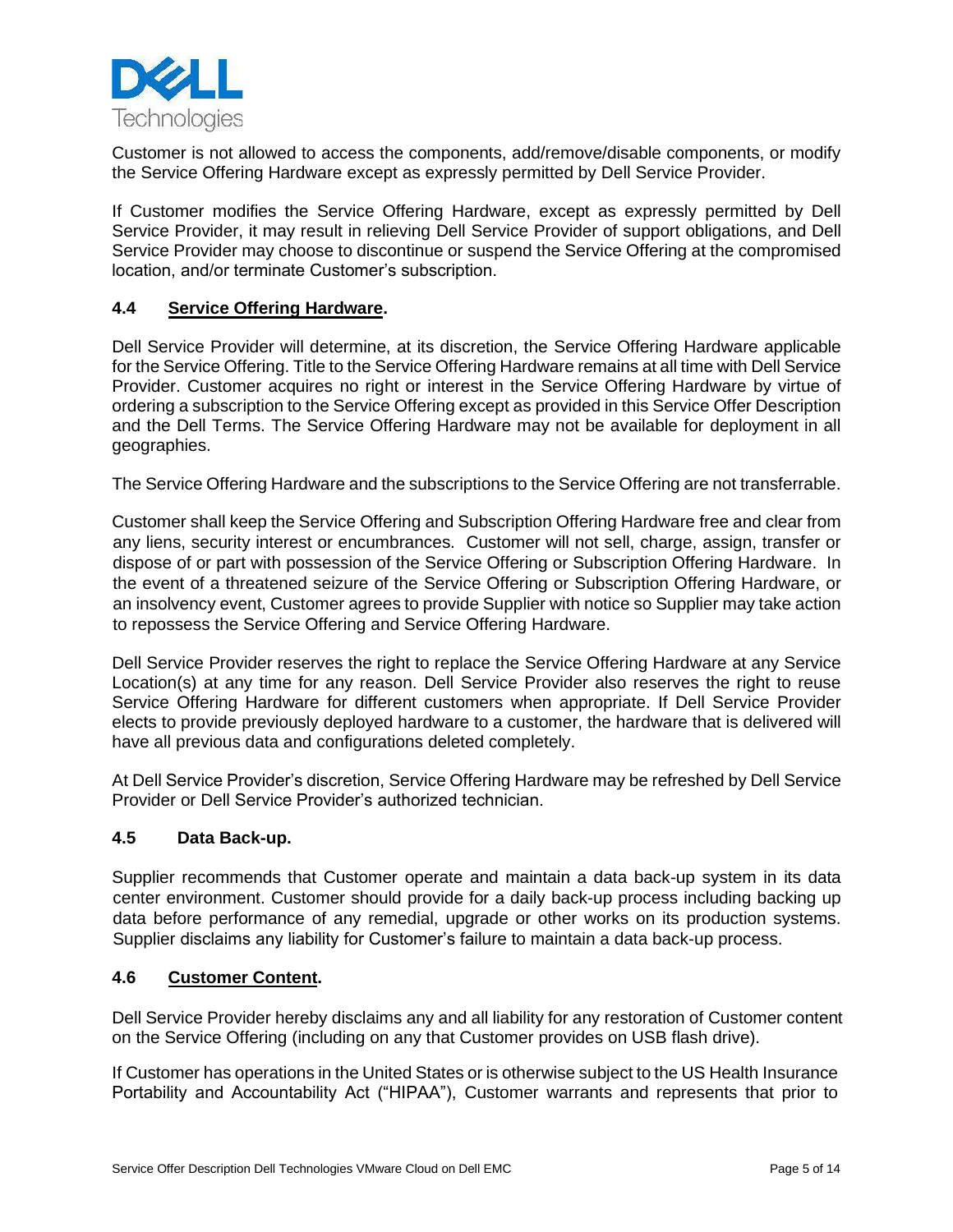

providing Dell Service Provider access to the Service Offering, which has been used for processing and/or storage of Protected Health Information as defined in 45 C.F.R. Section 160.103 ("PHI"), all PHI on the Service Offering has been rendered unusable, unreadable or indecipherable to unauthorized individuals through the use of a technology or methodology specified by the U.S. Secretary of Health "Secretary" by either: (i) clearing, purging, or destroying PHI from any electronic media in a manner consistent with NIST Special Publication 800-88, *Guidelines for Media Sanitization*; (ii) encrypting PHI as defined in 45 C.F.R. 164.304 (currently the Secretary has identified the process for encrypting data set out NIST Special Publication 800- 111 as meeting this standard). Customer is responsible for confirming any updated guidance from the Secretary on how to secure PHI in order to render it unusable, unreadable, or indecipherable, to unauthorized individuals and will comply with any applicable guidance as it relates to PHI found on the Service Offering.

#### **4.7. Security.**

Customer is responsible for ensuring the physical security of the Service Offering Hardware at each installation location. Customer is responsible for any damage to the Service Offering Hardware at the Service Location and is responsible for maintaining the configuration. Except as otherwise set forth in Part B – VMware Service Terms, Customer is responsible for managing the information security, the network security, patching, vulnerability scans of the system, and performing security monitoring of the system.

#### **5. Business Operations.**

#### **5.1 Pricing.**

Pricing for the Service Offering subscription is based on configuration of the system. Pricing may vary depending on Customer need and resulting configuration. For details on pricing, consult a Dell Service Provider sales representative. Enterprise software license agreements may not be applied to the Service Offering.

#### **5.2 Billing.**

Customer will be billed monthly for the Subscription Offering unless Customer elects an annual or upfront payment for the entire committed term of the subscription

#### **5.3 Subscription Term and Expansion.**

The Service Offering is offered for a committed term subscription of either 1or 3 years as identified in the Order ("Subscription Term"). Customer's initial Subscription Term and charges for the subscription begin on the Activation Date. If Customer utilizes the Service Offering after Deployment (defined below) but prior to Activation Date, this Service Offering Description and the Terms apply to Customer's use of the Service Offering. For purposes of this Section, "Deployment" means the date on which Dell Service Provider, in its sole discretion, completes the installation and establishes the configuration of the Service Offering Hardware at the Service Location and confirms that the Service Offering is operational.

If Customer desires additional capacity after the initial order, Customer may add capacity to the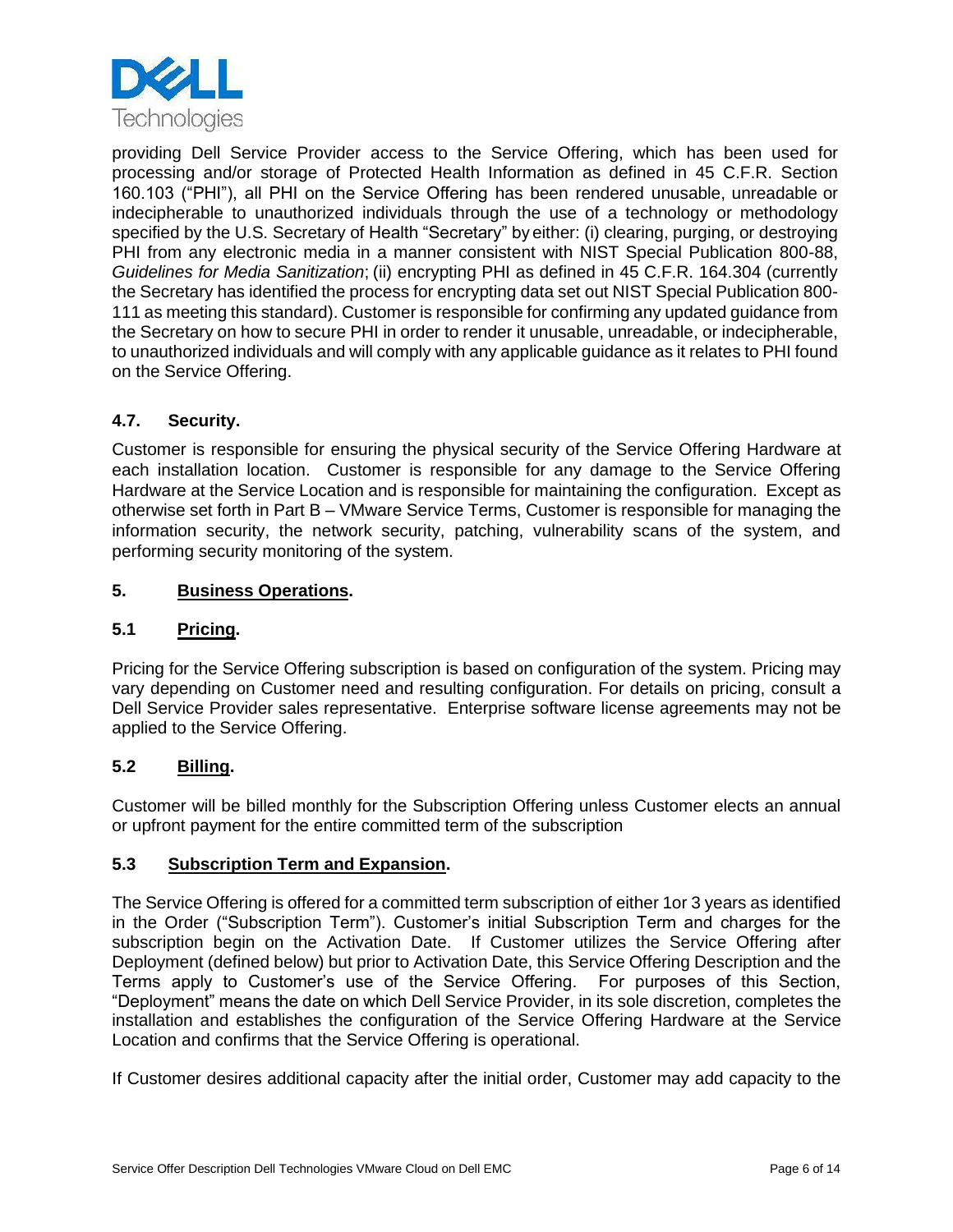

Service Offering during Customer's Subscription Term by placing an Order for additional capacity so long as such Orders are placed 3 months before the end of Customer's Subscription Term. The Subscription Term for the expansion capacity will be the same as the original Service Offering. Additional charges will apply for added capacity. Such charges will begin on the Activation Date of the additional capacity. If Customer utilizes the additional capacity after Deployment but prior to the commencement of charges, this Service Offering Description and the Terms apply to the use of the additional capacity. If Customer desires additional capacity 3 months from the end of the Customer's Subscription Term, please contact a Dell Service Provider sales representative to renew Customer's Subscription Term and order additional capacity.

#### **5.4 Notice and Renewal.**

If Customer does not intend to use the Service Offering after the Subscription Term, Customer must provide Dell Service Provider with written notice of Customer's intent to terminate no later than two calendar months before the end of any such Subscription Term by sending Dell Service Provider written notice. Such notice must be received before the first day of the month to avoid additional costs.

If Customer wishes to use the Service Offering after the Subscription Term, Customer may renew upon mutually agreed pricing and terms between the parties. If Customer has not renewed its subscription, not purchased a new subscription, or provided Dell Service Provider with notice of Customer's intent to terminate the subscription, the Service Offering subscription will continue after Customer's initial Subscription Term on a monthly basis ("Monthly Renewal Term") and Customer will be billed at a monthly rate of the then-current monthly rate multiplied by 1.25, until Customer either renews its subscription, purchases a new subscription or cancels the Monthly Renewal Term(s). Customer may cancel the Monthly Renewal Term by sending written notice to Dell Service Provider at [dtcloud.endofservice@dell.com](mailto:dtcloud.endofservice@dell.com) at least 2 calendar months before Customer's intended termination date.

#### **5.5 Suspension and Re-Enablement.**

During the time Customer's access to and use of the Service Offering is suspended for any reason as provided in the Terms, Dell Service Provider may require Customer to restrict access to the Service Offering.

Dell Service Provider will not support the Service Offering during the period of suspension. Reenablement of Customer's access to the Service Offering will be initiated promptly upon resolution of the issues that led to suspension, and access to the Service Offering(s) may be restored. Failure to resolve the reason for suspension will result in termination of Customer's access to and use of the Service Offering, as provided in the Terms.

#### **5.6 Termination of the Service Offering.**

Termination of the Service Offering by Dell Service Provider will result in permanent loss of access to the environments, discontinuation of services, a deletion of the environments and configurations pursuant to Service Provider practices and all remaining committed capacity charges will be accelerated and become due immediately. Notwithstanding the foregoing, if Customer wishes to extract Customer content stored in the Service Offering (to the extent Customer has not already done so prior to termination of Customer's Subscription Term),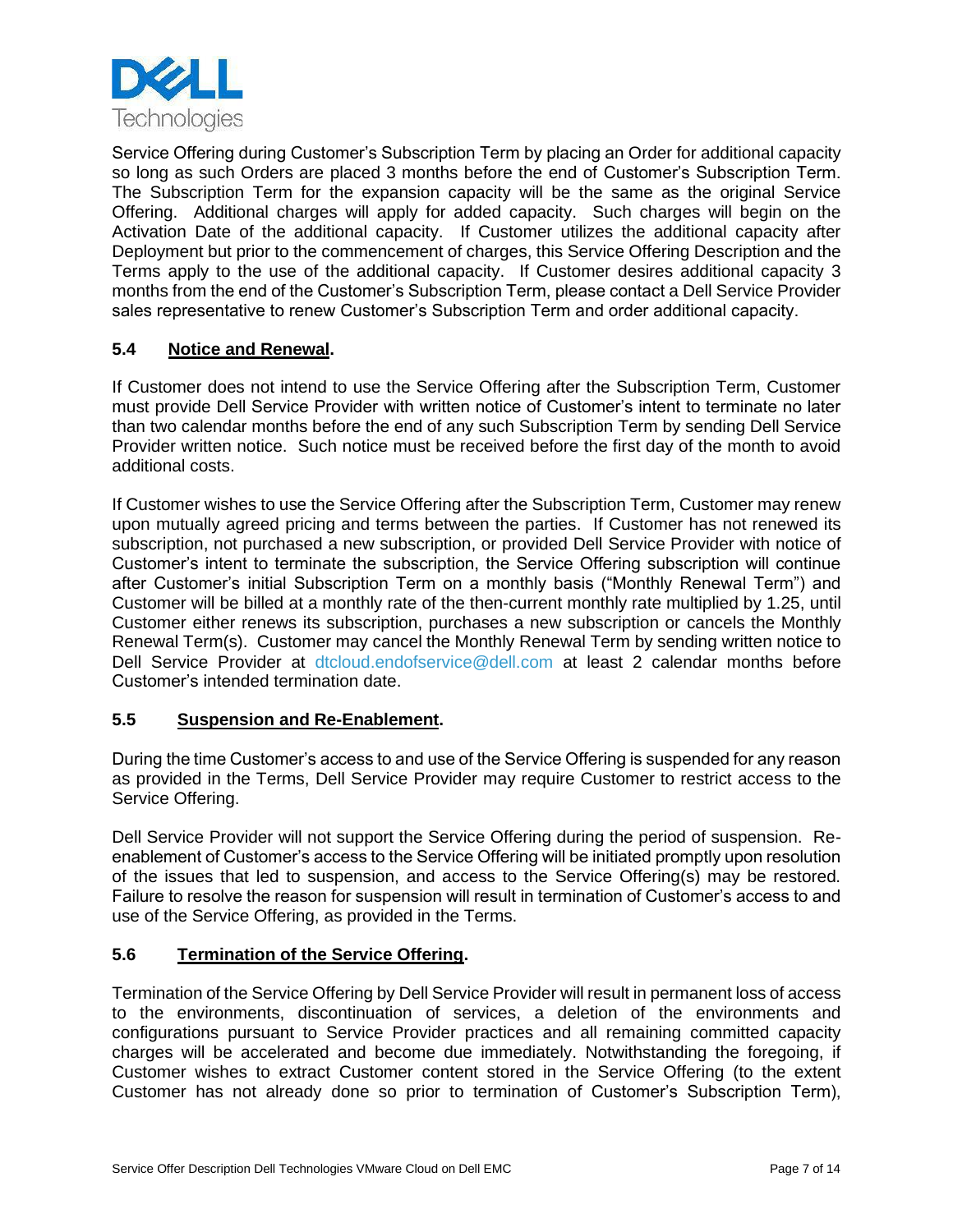

Customer must notify Dell Service Provider before Dell Service Provider's authorized technician removes the Service Offering Hardware from Customer's premises. Content extraction is Customer's responsibility and Customer is responsible for all fees associated with content extraction. If Customer does not notify Dell Service Provider before Service Offering Hardware removal, Customer's content will be permanently deleted and will not be recoverable and Dell Service Provider shall have no obligation nor liability associated with such deletion of Customer content.

#### **5.7 Cancellation.**

Customer cannot cancel or terminate the subscription prior to the expiration of the committed Subscription Term that Customer purchased. Customer may stop using the Service Offering at any time, but Customer is liable for all charges for the subscription, regardless of whether Customer actually uses the Service Offering for the entire Subscription Term. There is no refund for any committed charges that Customer paid at the time Customer purchased its subscription, regardless of whether Customers actually uses the Service Offering for the entire Subscription Term. If Customer is on a Monthly Renewal Term, Customer may stop using the Service Offering at any time during the month, but Customer is obligated for monthly fees at the Monthly Renewal Rate until Customer provides Service Provider with written notice of Customer's intent to terminate the Monthly Renewal Terms for the Service Offering in accordance with these Dell Terms.

#### **5.8 Decommission of Service Offering Hardware.**

If Customer has elected to terminate its subscription at the end of Customer's committed Subscription Term or Monthly Renewal Term(s), Customer will have 45 days from the time Dell Service Provider notifies Customer, or if no notice is provided from the last day of the Subscription Term or Monthly Renewal Term(s), as applicable, within which to delete Customer's content from the Service Offering Hardware. At the end of 90 days, Service Provider's authorized technician will remove the Service Offering Hardware from the applicable Service Location(s). Pursuant to the Termination section above, if Customer has not deleted its content from the Service Offering Hardware, it will be deleted by Dell Service Provider.

#### **5.9 Retaking Possession of the Service Offering.**

Upon termination of Customer's subscription, with notice to Customer and in accordance with local law, Dell Service Provider or Dell Service Provider's authorized technician may enter the applicable Service Location(s) to recover the Service Offering. If the Service Location is a colocation facility, Customer must notify the co-location service provider that Dell is authorized to access and remove the Service Offering Hardware. Customer is responsible for ensuring that Customer's content has been removed from the Service Offering Hardware, within the time period specified in the Decommission Section 5.8 above.

If Dell Service Provider terminates the Dell Terms or this Service Offering pursuant to Section 7.2 or 7.3 of the Dell Terms, Customer shall be responsible for the payment of the actual documented costs and reasonable attorney's fees incurred by Dell Service Provider in retaking possession of the Service Offering Hardware and/or seeking to recover amounts due.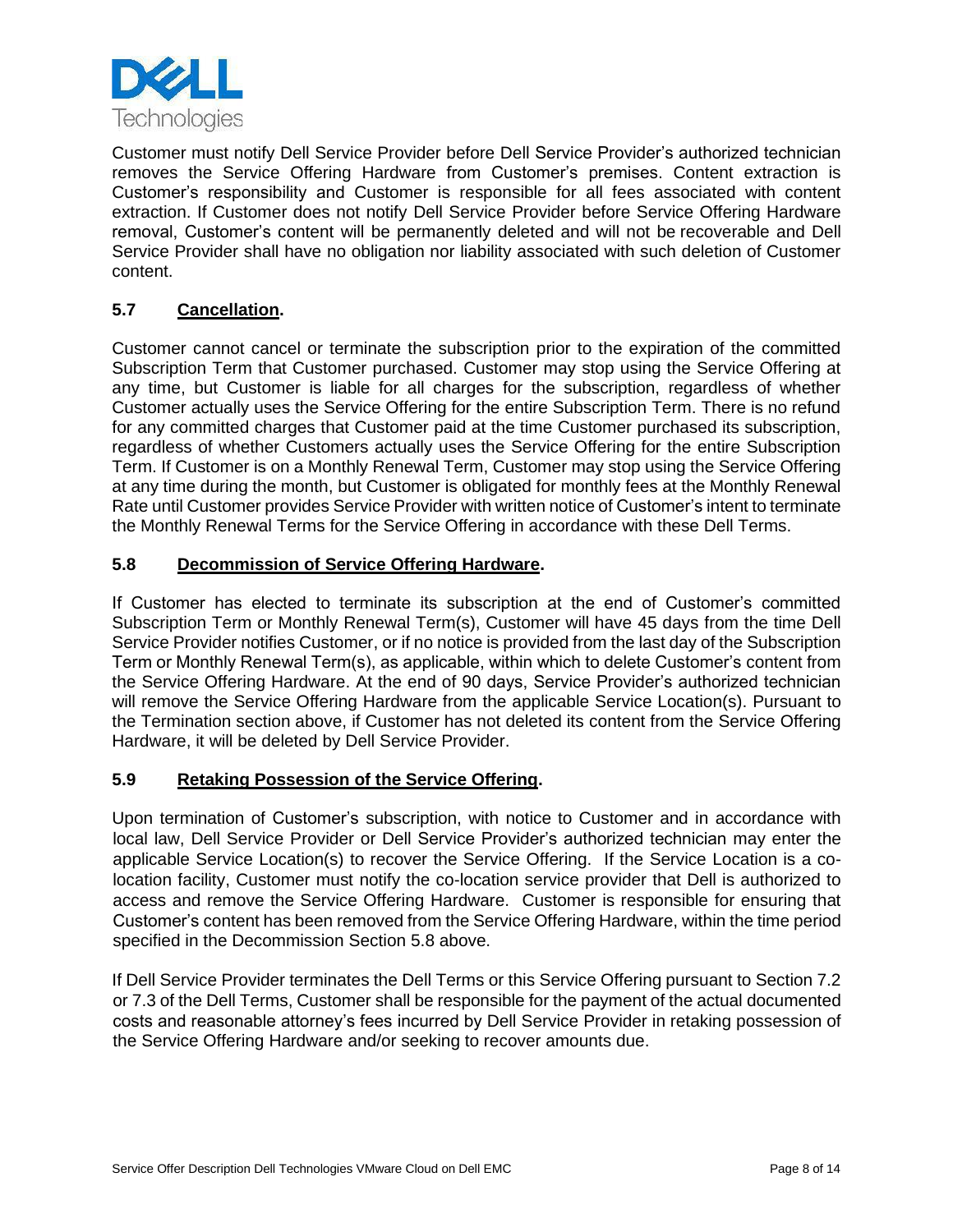

## **Part B - VMware Service Terms**

#### **1. Introduction.**

The VMware Cloud™ software defined data center as a service (the "VMware Services") is a VMware-managed cloud VMware Services that brings VMware's enterprise class software defined data center software, delivered as a service to a customer's on-premises environment.

The VMware Services has the following features:

- VMware software defined data center ("SDDC") consisting of:
	- VMware vSphere ESXi<sup>™</sup>
	- VMware vCenter® Server Appliance™
	- VMware NSX® Data Center for vSphere® to power networking for the service
	- VMware vSAN™ aggregating host-based storage into a shared datastore
- Customer self-service provisioning of SDDCs through<https://cloud.vmware.com/>
- Maintenance, patching, and upgrades of the SDDC, performed by VMware
- Maintenance, patching, and upgrades of the Dell-Provided Technology performed by VMware (Dell provides firmware, drivers, and BIOS updates)
- VMware SD-WAN cloud service used by VMware for remote management

#### **2. Service Consoles.**

The VMware Services includes access to the following service consoles:

- VMware Cloud Services Console [\(console.cloud.vmware.com\)](https://console.cloud.vmware.com/csp/gateway/discovery) provides a common entry point for many VMware cloud VMware Services, including the VMware Services.
- VMware Services console accessible from the above common entry point is the primary user interface for provisioning and managing SDDCs.
- VMware vSphere® Client™ provides access to manage workloads and the compute, storage, and network components of the SDDC.
- VMware Cloud Status Page [\(status.vmware-services.io\)](https://status.vmware-services.io/) for communicating the status of the VMware Services.

#### **3. VMware Terms of Service**

Use of the VMware Services is subject to the VMware Cloud Service Terms – Terms of Service , available through a link on the main VMware end user terms landing page: [https://www.vmware.com/download/eula.html,](https://www.vmware.com/download/eula.html) or directly at: [https://www.vmware.com/content/dam/digitalmarketing/vmware/en/pdf/downloads/eula/vmware](https://www.vmware.com/content/dam/digitalmarketing/vmware/en/pdf/downloads/eula/vmware-cloud-services-universal-tos.pdf)[cloud-services-universal-tos.pdf.](https://www.vmware.com/content/dam/digitalmarketing/vmware/en/pdf/downloads/eula/vmware-cloud-services-universal-tos.pdf)

#### **4. Usage Data**

The VMware Services collects data directly from the machines and/or devices involved in the use of the VMware Services, such as configuration, performance, and usage data, for the purposes of improving VMware products and services, and the users' experience, as more specifically described in VMware's Trust and Assurance Center, at:

#### [https://www.vmware.com/solutions/trustvmware/usage-data-programs.html.](https://www.vmware.com/solutions/trustvmware/usage-data-programs.html)

To the extent that any of this data is considered personal data under applicable data protection laws, the data will be treated in accordance with the VMware Privacy Notice at: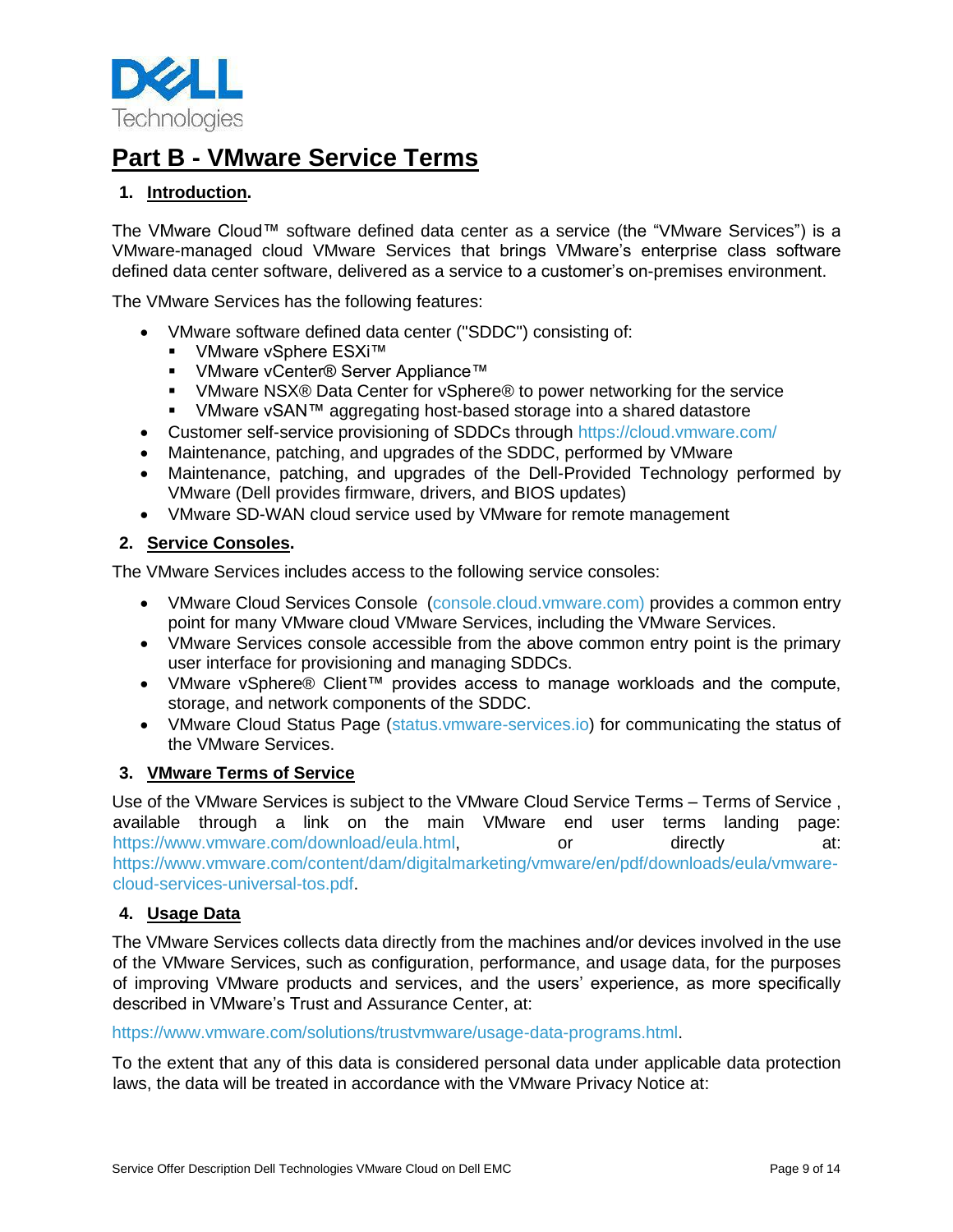

#### [https://www.vmware.com/help/privacy.html.](https://www.vmware.com/help/privacy.html)

In connection with the collection of usage data, VMware and its service providers use cookies. Detailed descriptions of the types of cookies we use can be found in the VMware Privacy Notice and policies linked from that Privacy Notice. More information on how to choose whether to accept certain cookies used by VMware websites and solutions can also be found from that link.

#### **5. Service Operations**

#### **5.1 Minimum Hardware Configuration**

Use of the VMware Services requires a minimum of one rack with three hosts. You can add hosts to the rack, up to the maximum supported by the rack.

#### **5.2 Service Location**

The VMware Services may not be available for deployment in all geographies.

VMware Cloud Console data, including your SDDC configuration information and data that VMware collects relating to your use of the VMware Services, persists in VMware owned, managed and controlled data repositories in the the AWS cloud.

#### **6. Capacity Management**

You are responsible for storage capacity management of your SDDCs. VMware requires that you must maintain 30% unused space ("slack space") in the vSAN datastore within the VMware Services, in order to support operation of the SDDC. Adequate slack space is required for use of the vSAN datastore. If storage free space falls below 25%, it is possible that you could lose the ability to utilize the SDDC, and the environment could become inoperable.

#### **7. Support**

VMware will provide support for problems that you report to assist with adoption of and related to the VMware Services. Support may be provided in any country in which we or our agents maintain facilities. To the extent you provide any Content (as defined in the VMware Terms) in connection with support, VMware will handle that Content in any such country in accordance with the VMware Terms.

VMware is the single point of contact for all VMware Services support requests. Hardware breakfix support will be performed by Dell or Dell's approved third-party partners for specific infrastructure elements like UPS, PDU, etc., upon request from VMware.

See Appendix A to this Service Description for additional information on VMware's commitments regarding support.

#### **8. Incident and Problem Management**

VMware will provide incident and problem management services (e.g., detection, severity classification, recording, escalation, and return to service) pertaining to availability of the VMware Services.

#### **9. Data Recovery**

VMware will provide the following backup and recovery services: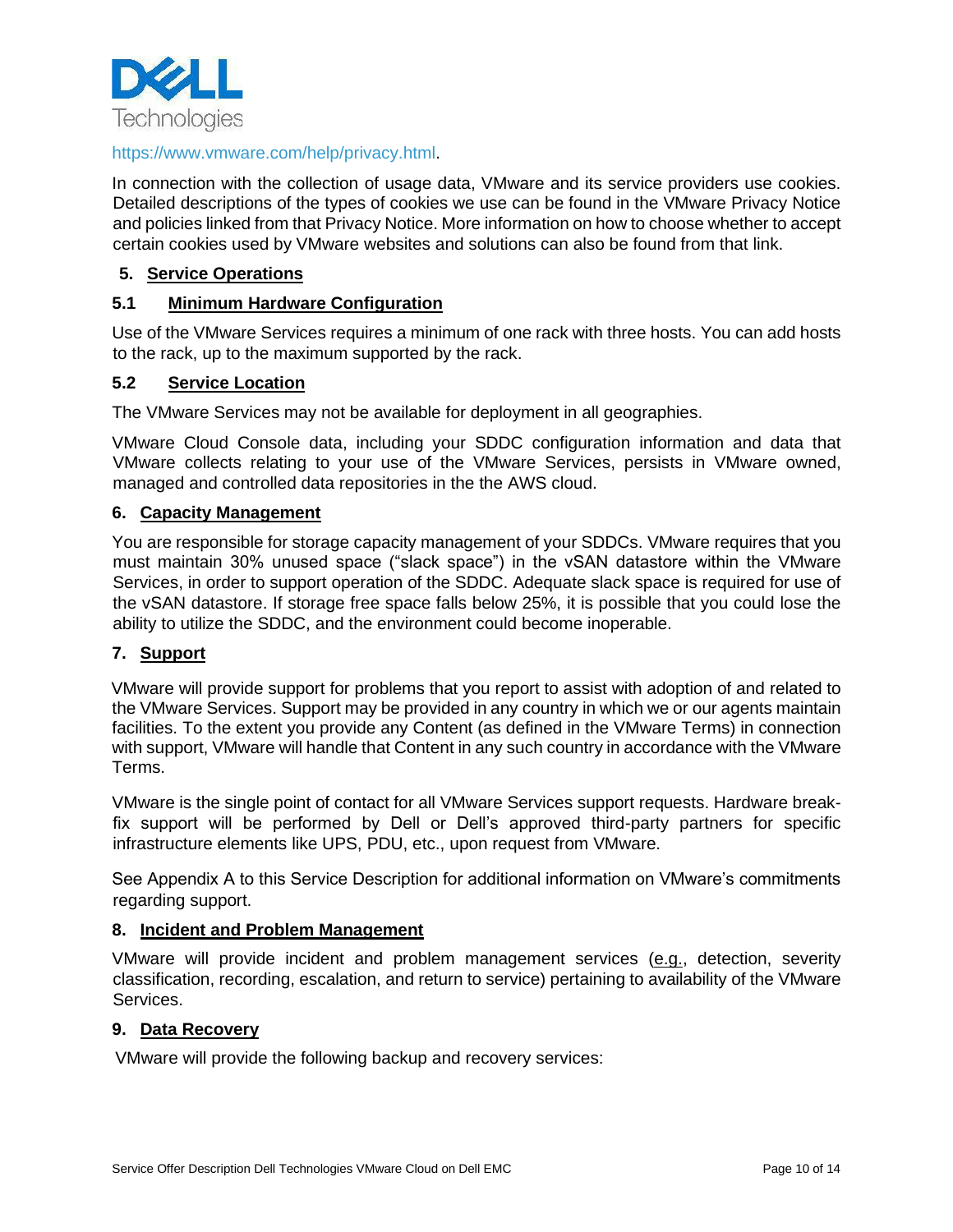

• Management infrastructure including: vCenter Server, NSX Manager, Controller, and Edges, and all elements that make up the management stack.

#### **10. Change Management**

VMware will provide the following change management services:

- Processes and procedures to maintain the health and availability of the VMware Services.
- Processes and procedures to release new code versions, hot fixes, service packs, and firmware updates related to the VMware Services.

Updates to the SDDC software and firmware are necessary to maintain the health and availability of the VMware Services, and are mandatory. These updates will be applied to your SDDC within the maintenance window provided by you and subject to the processes set forth in this section. You may not skip or delay application of these updates. However, VMware understands that sometimes you may need to delay or postpone maintenance on your system to accommodate critical business needs. In that case, you must contact VMware support at least 48 hours prior to the scheduled maintenance window to accommodate any changes you may require. VMware will work with you or Dell to facilitate changes to the scheduled maintenance window, while ensuring the application of these updates to maintain the health, stability and availability of the VMware Services.

We will provide notification of scheduled maintenance at least 24 hours in advance for any changes to the SDDC software and firmware that may impact your use of an SDDC. These changes may require downtime for SDDC management servers of up to eight hours per month for the SDDC. During this time, your workloads will typically continue to run unless there is a critical failure of hosts and the SDDC has to be shut down.

#### **11. Restriction on Modification of Systems**

The VMware Services hardware is a closed system, for use solely with the VMware Services. You are not allowed to physically interact with or modify the VMware Services hardware in any way, nor to modify the VMware Services software except as expressly permitted. All interactions with the VMware Services must be through the VMware Cloud Console, except the vCenter Service Appliance, which can be accessed through the VMware Services console, or from within the customer's SDDC through the uplink connection.

If you directly access (except through direct vCenter access) or modify the system any way, it may result in relieving VMware of our support obligations, and VMware may choose to discontinue the VMware Services at the compromised location, and/or terminate your subscription.

#### **12. Security**

The end-to-end security of the VMware Services is shared between VMware, Dell, and you. The primary areas of responsibility between VMware and you are outlined below.

VMware will use commercially reasonable efforts to provide:

• **Information Security**: VMware will protect the information systems used to deliver the VMware Services over which VMware (as between VMware and you) has sole administrative level control. This includes using VMware Services hardware components such as the TPM (Trusted Platform Module) and leveraging root-of-trust mechanisms to verify VMware Services integrity.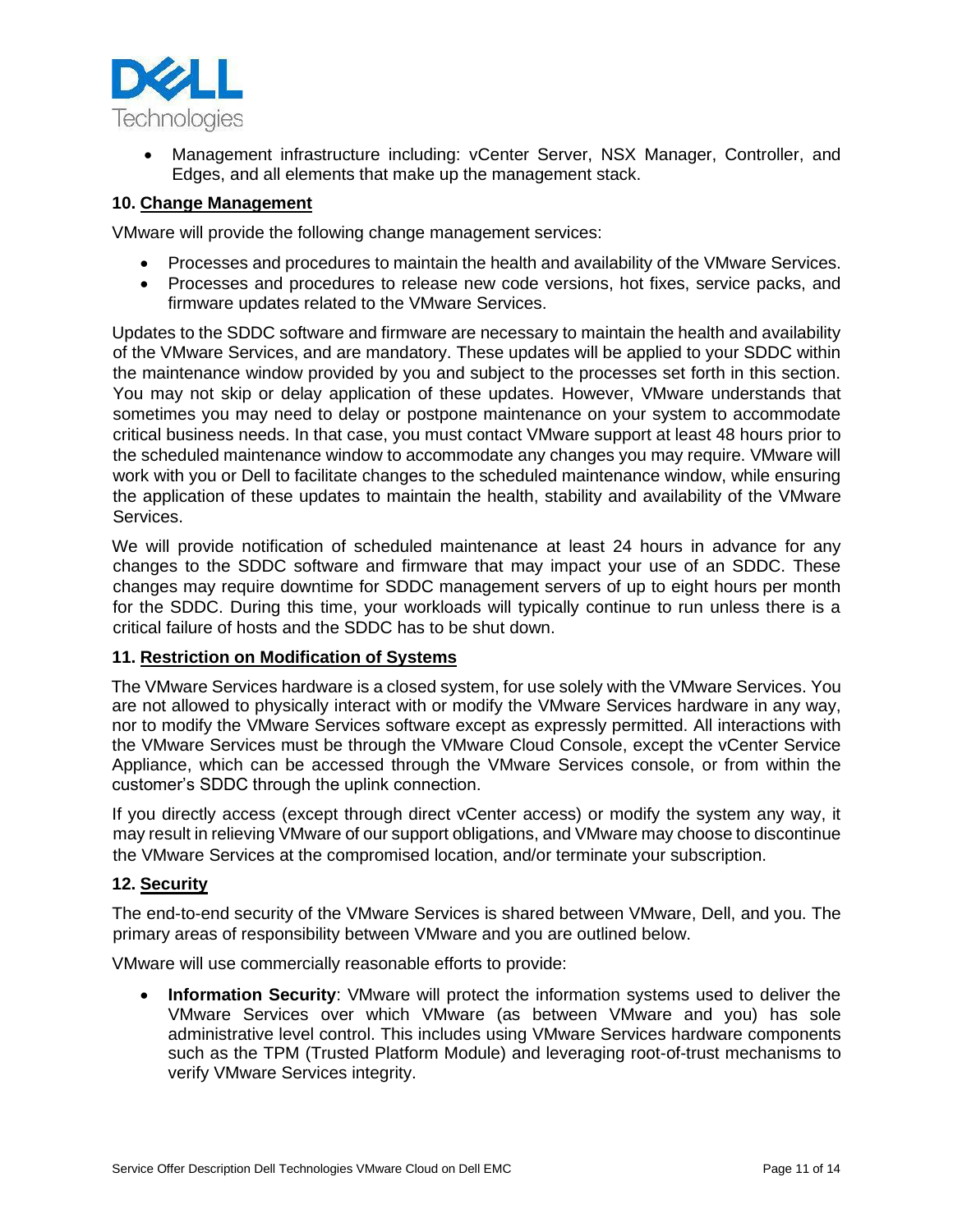

- **Security Monitoring:** VMware will monitor for security events involving the underlying infrastructure servers, storage, networks, and information systems used in the delivery of the VMware Services over which VMware will have sole administrative level control. This responsibility stops at any point where you have some control, permission, or access to modify an aspect of the VMware Services.
- **Patching and Vulnerability Management**: VMware will maintain the systems used to deliver the VMware Services, including the application of patches VMware deems critical. VMware will perform routine vulnerability scans to surface critical risk areas for the systems used to deliver the VMware Services. Critical vulnerabilities will be addressed in a timely manner.

#### **13. Business Operations**

#### **13.1 Suspension and Re-Enablement**

During the time your access to and use of the VMware Services is suspended for any reason as provided in the VMware Terms,

- VMware may restrict access to all your account's SDDCs and service consoles.
- Virtual Machines deployed in your SDDC will be set to the "suspended" state and you will not be able to access or use them while your account is suspended.

Re-enablement of your account will be initiated promptly upon resolution of the issues that led to suspension, and access to the VMware Services(s) and your SDDCs will be restored. Failure to resolve the reason for suspension will result in termination of your account, as provided in the VMware Terms.

#### **13.2 Termination of the VMware Services**

Termination of your VMware Services instance will result in permanent loss of access to the environments, discontinuation of services, and a deletion of the environments and configurations pursuant to VMware practices. Notwithstanding the foregoing, if you wish to extract your Content from the VMware Services (to the extent you have not already done so prior to termination of your Subscription Term), you or Dell must notify VMware before a Dell-authorized technician removes the VMware Services hardware from your premises, and we will assist you in extracting Content from the VMware Services. You will be responsible for all fees associated with Content extraction. If you do not notify us before VMware Services hardware removal, your Content will be permanently deleted and will not be recoverable.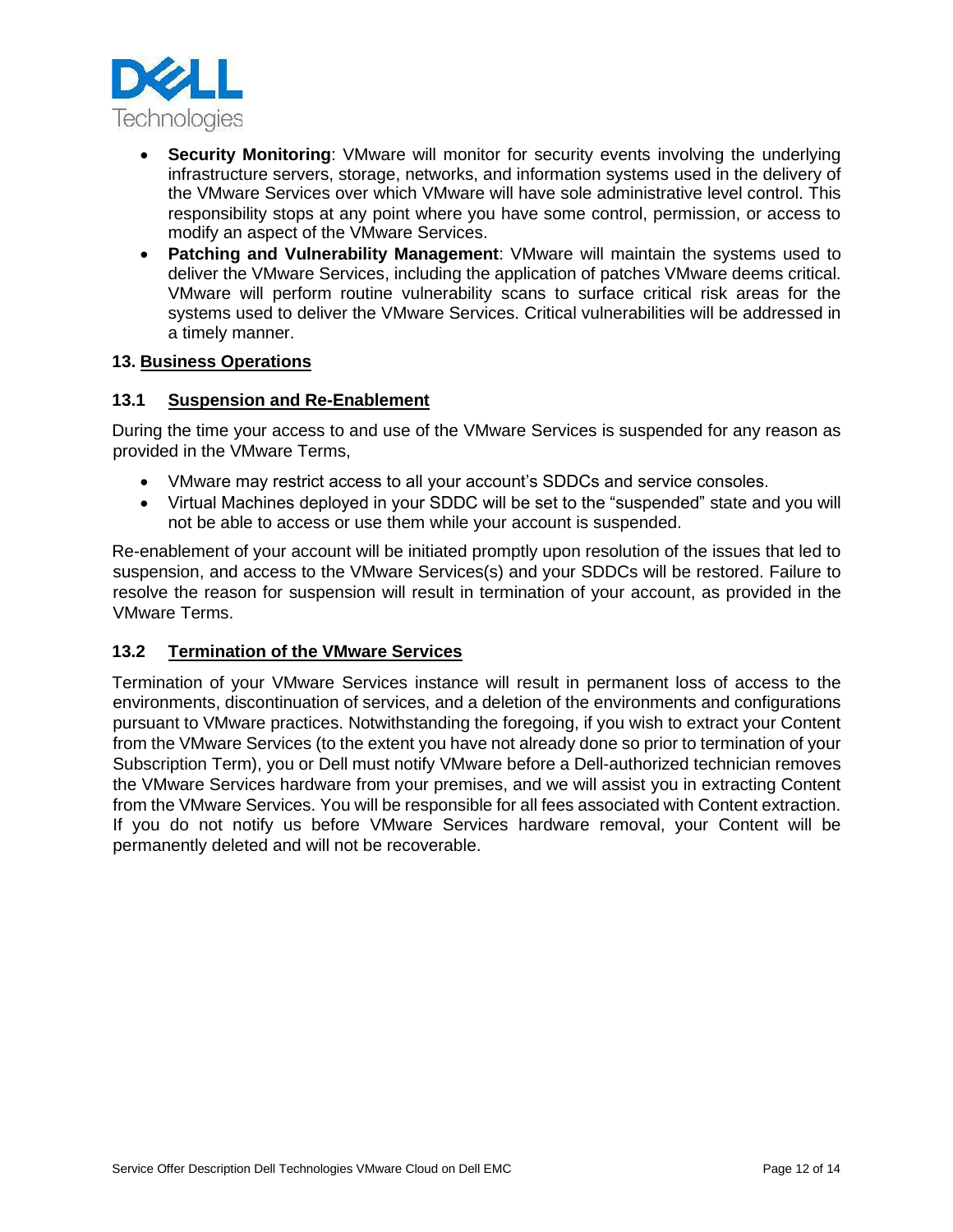

# **Appendix A to VMware Terms Support Service Level Objectives**

Full availability of the VMware Services is dependent upon and subject to the performance of the Dell hardware components, and of the AWS infrastructure on which the VMware Cloud Console is hosted.

VMware will make commercially reasonable efforts to provide access to the hosted service 99.5% of the time during each billing month of the subscription term. The hosted service provides customers with management access to the SDDC through vCenter. This availability is subject to (i) availability and performance of the VMware Services hardware, (ii) loss of power or internet connectivity at the installation site, (iii) availability of the AWS infrastructure, (iv) scheduled maintenance where you have been notified at least 24 hours in advance, (v) recurring or zeroimpact maintenance that is generally applicable to all customers, (vi) your misuse of the VMware Services or any VMware Services component, (vii) force majeure events, denial of service attacks, viruses, or hacking attacks for which there is no commercially reasonable known solution, or any other events that are not within VMware's control or that could not have been avoided with commercially reasonable care, (viii) acts or orders of government, (ix) packet loss, network or internet problems beyond VMware's border router supporting our public internet connectivity, or (x) bugs in code or services for which there is no commercially reasonable known fix (even if there is a known workaround).

#### **Incident Response SLO**

VMware is committed to rapid response on all support requests. Incident Response times for all severities are the same as the response times specified in the current [VMware Support Policies](https://www.vmware.com/support/policies.html)

The VMware production support offering applies to your use of the VMware Services. See [https://www.vmware.com/support/services/saas-production.html.](https://www.vmware.com/support/services/saas-production.html)

Incidents of all severities can be logged with VMware on a 24 hours per day, 7 days per week, 365 days per year basis via phone, web, or chat (restricted hours for live chat). Severity Level response times do not vary whether the support request is filed via phone, web, or chat. VMware does not guarantee resolution times, and a resolution may consist of a fix, workaround, service availability, or other solution VMware deems reasonable.

#### **Hardware Break-fix SLO**

Following completion of remote troubleshooting, diagnosis, and problem determination, VMware and Dell will determine if the qualified incident requires an on-site technician and/or parts to be dispatched, or if the issue can be resolved remotely. If an onsite service call is required, then the response times will be as set forth below.